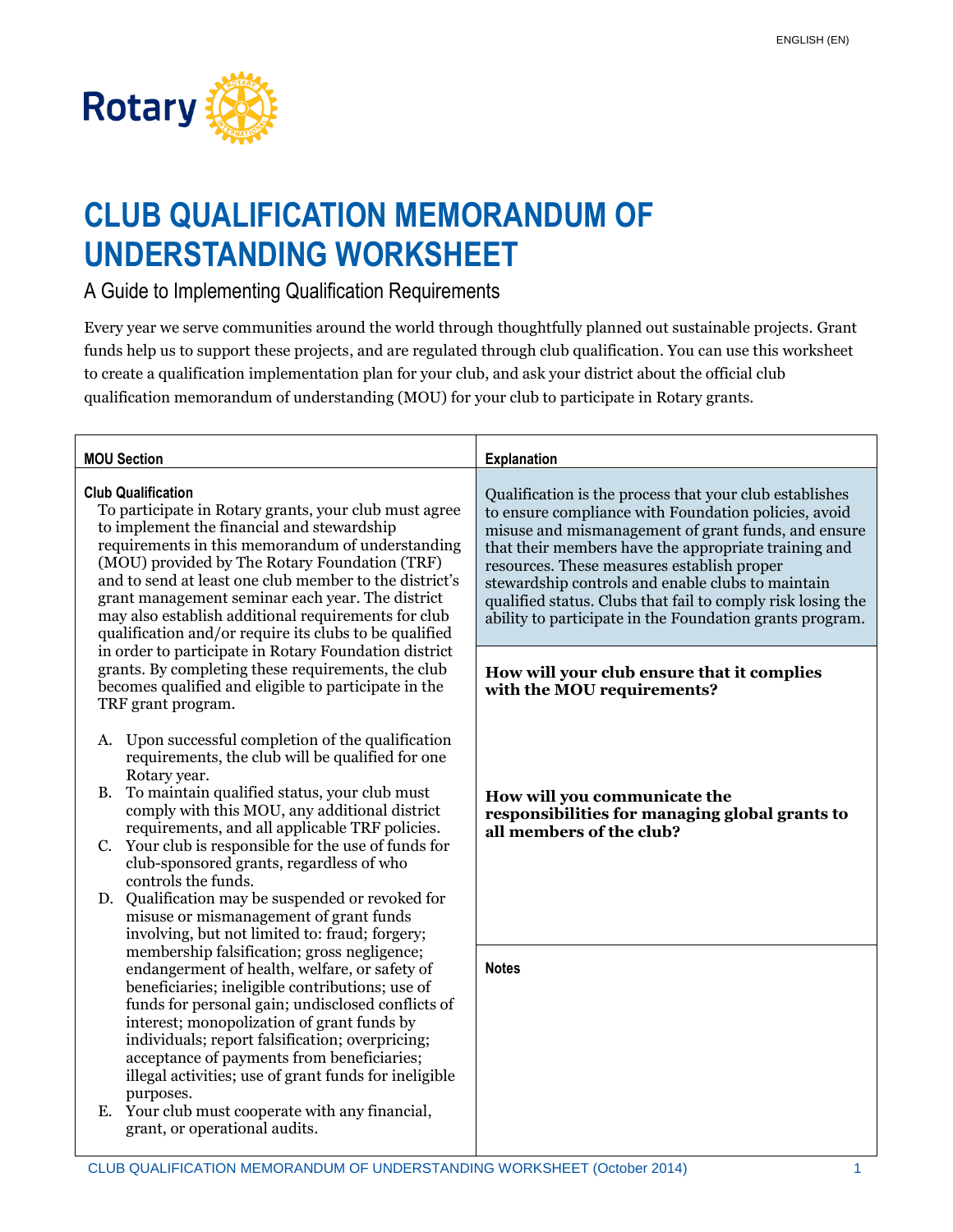| <b>MOU Section</b>                                                                                                                                                                                                                                                                                                                                                                                                                                                                                                                                                                               | <b>Explanation</b>                                                                                                                                                                                                                                                                                                                                                                                                                                                                                |
|--------------------------------------------------------------------------------------------------------------------------------------------------------------------------------------------------------------------------------------------------------------------------------------------------------------------------------------------------------------------------------------------------------------------------------------------------------------------------------------------------------------------------------------------------------------------------------------------------|---------------------------------------------------------------------------------------------------------------------------------------------------------------------------------------------------------------------------------------------------------------------------------------------------------------------------------------------------------------------------------------------------------------------------------------------------------------------------------------------------|
| <b>Club Officer Responsibilities</b><br>Your club officers hold primary responsibility for<br>club qualification and the proper implementation<br>of Rotary grants.<br>Club officer responsibilities include:<br>A. Appointing at least one club member to<br>implement, manage, and maintain club<br>qualification.<br>B. Ensuring that all TRF grants adhere to<br>stewardship measures and proper grant<br>management practices.<br>Ensuring that all individuals involved in a grant<br>C.<br>conduct their activities in a way that avoids any<br>actual or perceived conflict of interest. | Club officer responsibilities include implementing<br>policies and procedures for qualification and grant<br>management within the club. The officers must appoint<br>at least one club member to manage the<br>implementation of the club MOU.<br>Club officers are also responsible for limiting and<br>disclosing any potential conflicts of interest. An<br>undisclosed conflict of interest impedes transparency,<br>leaving the Foundation and Rotarians vulnerable to<br>potential misuse. |
|                                                                                                                                                                                                                                                                                                                                                                                                                                                                                                                                                                                                  | Who in the club will manage qualification?<br>What is your club's succession plan to<br>ensure that if the designated person leaves,<br>someone else can take over the job<br>immediately?<br>Who in the club will ensure that there are no<br>conflicts of interest when a project is<br>planned?                                                                                                                                                                                                |
|                                                                                                                                                                                                                                                                                                                                                                                                                                                                                                                                                                                                  | <b>Notes</b>                                                                                                                                                                                                                                                                                                                                                                                                                                                                                      |
| <b>Financial Management Plan</b><br>The club must have a written financial<br>management plan to provide consistent<br>administration of grant funds.<br>The financial management plan must include<br>procedures to:<br>A. Maintain a standard set of accounts, which<br>includes a complete record of all receipts<br>and disbursements of grant funds.<br>B. Disburse grant funds, as appropriate.<br>C. Maintain segregation of duties for handling<br>funds.<br>D. Establish an inventory system for equipment and<br>other assets purchased with grant funds, and                          | Developing and implementing a financial management<br>plan is essential to proper oversight, good stewardship,<br>and consistent administration of grant funds.<br>The financial management plan should include<br>detailed, club-specific procedures that are reviewed<br>regularly.                                                                                                                                                                                                             |
|                                                                                                                                                                                                                                                                                                                                                                                                                                                                                                                                                                                                  | Who will prepare and oversee the financial<br>management plan?                                                                                                                                                                                                                                                                                                                                                                                                                                    |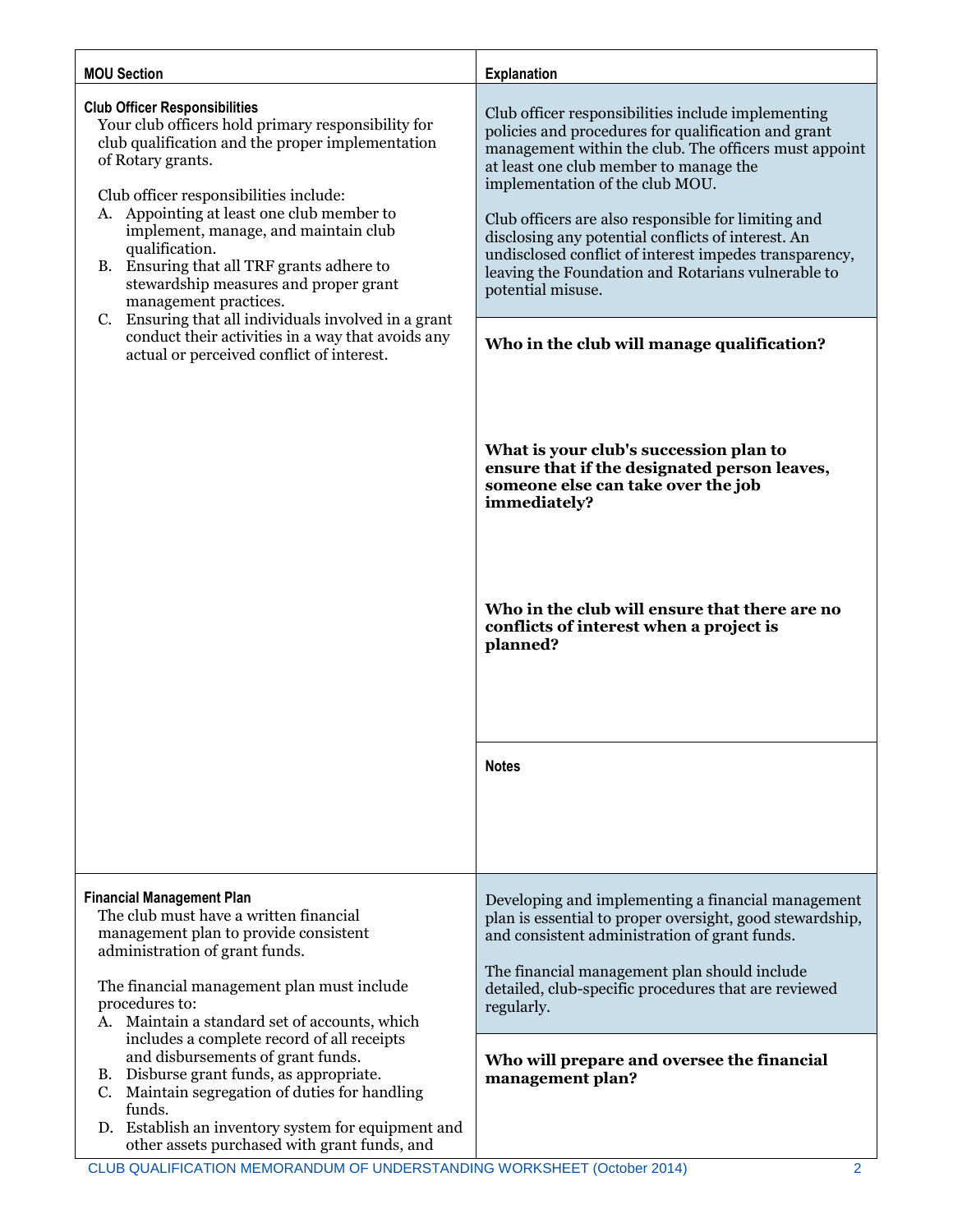| <b>MOU Section</b>                                                                                                                                                                                                                                                                                                                                                                                                                                                                                        | <b>Explanation</b>                                                                                                                                                                                                                                                                                                                                                                                                                                                                                                                                                                                                            |
|-----------------------------------------------------------------------------------------------------------------------------------------------------------------------------------------------------------------------------------------------------------------------------------------------------------------------------------------------------------------------------------------------------------------------------------------------------------------------------------------------------------|-------------------------------------------------------------------------------------------------------------------------------------------------------------------------------------------------------------------------------------------------------------------------------------------------------------------------------------------------------------------------------------------------------------------------------------------------------------------------------------------------------------------------------------------------------------------------------------------------------------------------------|
| maintain records for items that are purchased,<br>produced, or distributed through grant activities.<br>Ensure that all grant activities, including the<br>Е.<br>conversion of funds, comply with local law.                                                                                                                                                                                                                                                                                              | How will the plan be regularly monitored?                                                                                                                                                                                                                                                                                                                                                                                                                                                                                                                                                                                     |
|                                                                                                                                                                                                                                                                                                                                                                                                                                                                                                           | How will the club separate the responsibilities<br>of approving and paying project expenses?                                                                                                                                                                                                                                                                                                                                                                                                                                                                                                                                  |
|                                                                                                                                                                                                                                                                                                                                                                                                                                                                                                           | <b>Notes</b>                                                                                                                                                                                                                                                                                                                                                                                                                                                                                                                                                                                                                  |
| <b>Bank Account Requirements</b><br>In order to receive grant funds, your club must<br>have a dedicated bank account that is used<br>solely for receiving and disbursing Rotary grant<br>funds.<br>The club bank account must<br>А.<br>Have a minimum of two Rotarian<br>1.<br>signatories from the club for<br>disbursements.<br>2. Be a low- or noninterest-bearing account<br>Any interest earned must be documented<br>В.<br>and used for eligible, approved grant activities,<br>or returned to TRF. | Your club must maintain a low-interest or no-interest<br>bank account that only the club controls in order to<br>receive Rotary grant funds. Each open global grant for<br>which the club receives funds should have its own<br>account that is used solely for receiving and disbursing<br>grant funds. By establishing a separate account, clubs<br>are able to better manage the oversight and<br>record keeping of grant funds.<br>In addition, your club must have a succession plan<br>for the signatories on the account to ensure a smooth<br>transition of information and documentation when<br>signatories change. |
| C. A separate account should be opened for each<br>club-sponsored grant, and the name of the<br>account should clearly identify its use for grant<br>funds.                                                                                                                                                                                                                                                                                                                                               | Who will be responsible for managing the<br>bank accounts used for grant funds?                                                                                                                                                                                                                                                                                                                                                                                                                                                                                                                                               |
| D. Grant funds may not be deposited in<br>investment accounts including, but not limited<br>to, mutual funds, certificates of deposit, bonds,<br>and stocks.<br>Bank statements must be available to support<br>Е.<br>receipt and use of TRF grant funds.<br>The club must maintain a written plan for<br>F.<br>transferring custody of the bank accounts in<br>the event of a change in signatories.                                                                                                     | Does your district require its clubs to have a<br>separate bank account for district grant<br>projects?                                                                                                                                                                                                                                                                                                                                                                                                                                                                                                                       |
|                                                                                                                                                                                                                                                                                                                                                                                                                                                                                                           | How will the status of the accounts be<br>reported to the club board? To the full club?                                                                                                                                                                                                                                                                                                                                                                                                                                                                                                                                       |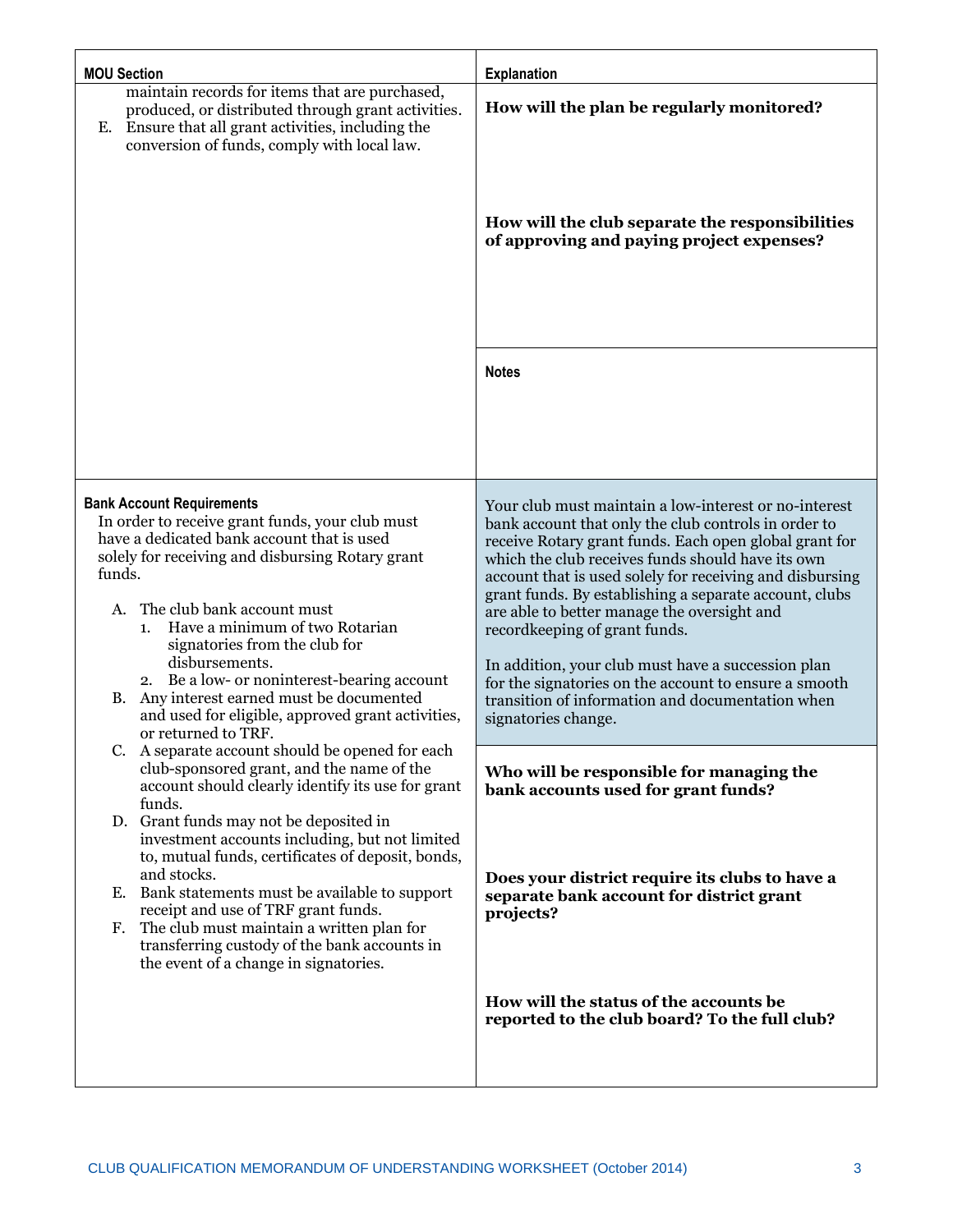| <b>MOU Section</b>                                                                                                                                                                                                                                                                                                                      | <b>Explanation</b>                                                                                                                                                                                                                                                                                                                                                                                                                                                                                       |
|-----------------------------------------------------------------------------------------------------------------------------------------------------------------------------------------------------------------------------------------------------------------------------------------------------------------------------------------|----------------------------------------------------------------------------------------------------------------------------------------------------------------------------------------------------------------------------------------------------------------------------------------------------------------------------------------------------------------------------------------------------------------------------------------------------------------------------------------------------------|
|                                                                                                                                                                                                                                                                                                                                         | <b>Notes</b>                                                                                                                                                                                                                                                                                                                                                                                                                                                                                             |
| <b>Report on Use of Grant Funds</b><br>Your club must adhere to all TRF reporting<br>requirements. Grant reporting is a key aspect of<br>grant management and stewardship, as it informs<br>TRF of the grant's progress and how funds are spent.                                                                                        | Your club must fulfill all Foundation reporting<br>requirements for global grants. Clubs must submit<br>progress reports every 12 months from the time a grant<br>is paid until the final report is accepted and final<br>reports within two months of completing the grant<br>project.<br>In addition, clubs must meet their district's<br>requirements for reporting on district grant funds.<br>Failure to report on grants can result in a club being<br>unable to participate in the Rotary grants. |
|                                                                                                                                                                                                                                                                                                                                         | Who will be responsible for reporting grant<br>activity to the full club, the district, and the<br><b>Foundation?</b><br>How will this report be incorporated into the<br>treasurer's monthly report to the board?                                                                                                                                                                                                                                                                                       |
|                                                                                                                                                                                                                                                                                                                                         | <b>Notes</b>                                                                                                                                                                                                                                                                                                                                                                                                                                                                                             |
| <b>Document Retention</b><br>Your club must establish and maintain appropriate<br>recordkeeping systems to preserve important<br>documents related to qualification and Rotary grants.<br>Retaining these documents supports transparency in<br>grant management and assists in the preparation for<br>audits or financial assessments. | Your club must establish a document retention system<br>for documents related to qualification and Rotary<br>grants. The system can be a combination of electronic<br>and physical files that best fit the needs of the club.<br>Documents that must be retained include bank<br>statements, receipts, club qualification materials, and<br>procedures relating to the MOU.                                                                                                                              |
| Documents that must be maintained<br>А.<br>include, but are not limited to:<br>Bank information, including copies of past<br>1.<br>statements.<br>Club qualification documents including a copy<br>2.<br>of the signed club MOU.<br>Documented plans and procedures, including:<br>3.                                                   | Maintaining documents helps clubs comply with local<br>laws, ensure transparency, and better prepare for grant<br>reporting, audits, and financial assessments. By<br>maintaining these documents, the club will be able to<br>quickly respond to requests by the Foundation, the<br>district or Rotarians.                                                                                                                                                                                              |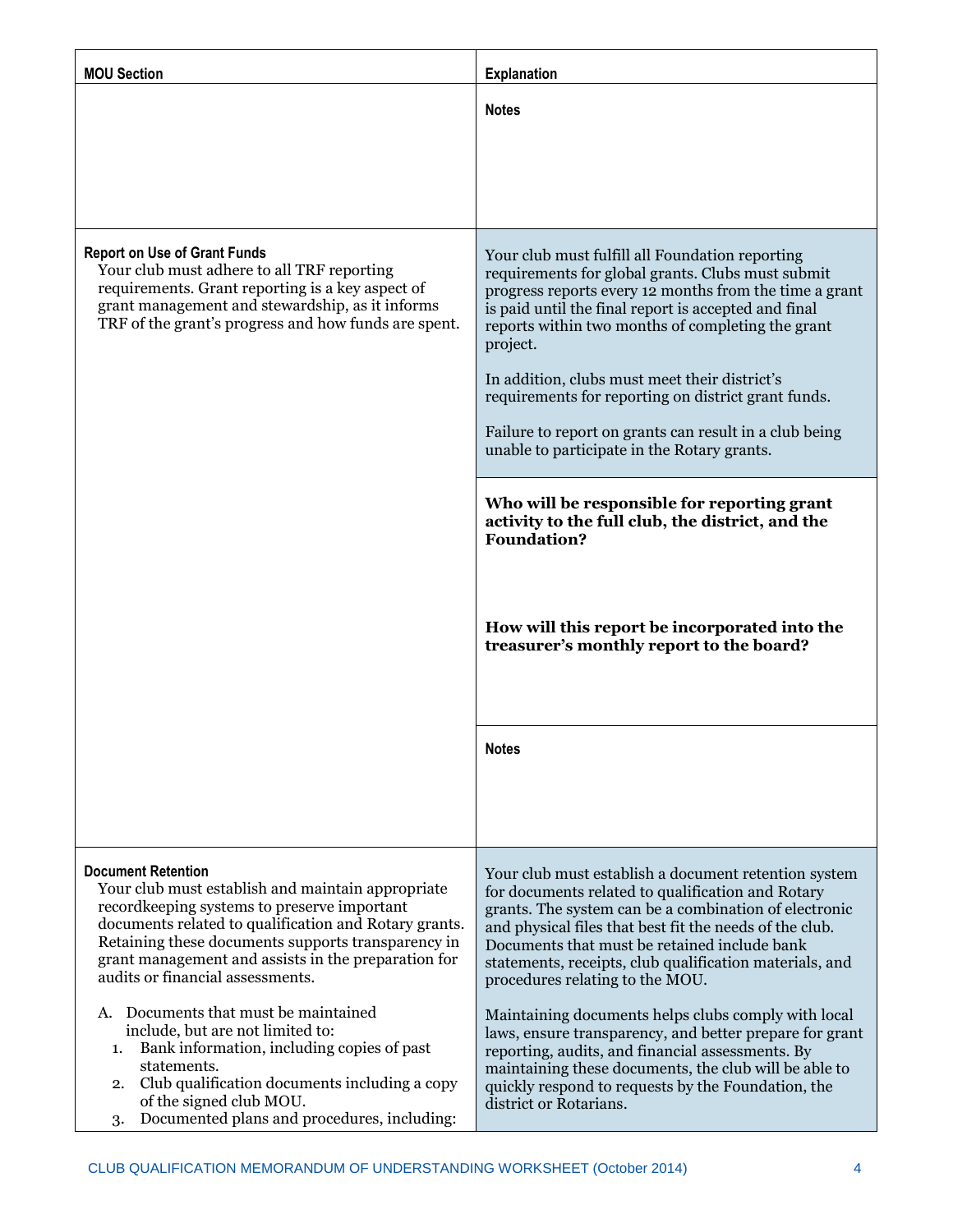| <b>MOU Section</b>                                                                                                                                                                                                                                                                                                                                                                                                                                                                                                                           | <b>Explanation</b>                                                                                                                                                                                                                                                                                                                                                                                                                                                                                                                           |
|----------------------------------------------------------------------------------------------------------------------------------------------------------------------------------------------------------------------------------------------------------------------------------------------------------------------------------------------------------------------------------------------------------------------------------------------------------------------------------------------------------------------------------------------|----------------------------------------------------------------------------------------------------------------------------------------------------------------------------------------------------------------------------------------------------------------------------------------------------------------------------------------------------------------------------------------------------------------------------------------------------------------------------------------------------------------------------------------------|
| a. Financial management plan.<br>Procedure for storing documents and<br>$\mathbf{b}$ .<br>archives.<br>Succession plan for bank account<br>c.<br>signatories and retention of information<br>and documentation<br>Information related to grants, including<br>4.<br>receipts and invoices for all purchases<br>B. Club records must be accessible and<br>available to Rotarians in the club and at the<br>request of the district.<br>Documents must be maintained for a minimum<br>C.<br>of five years, or longer if required by local law. | Where will your club store its documents<br>related to qualification and grant activity?<br>Will you use your club's current archive system<br>or develop a new one?                                                                                                                                                                                                                                                                                                                                                                         |
|                                                                                                                                                                                                                                                                                                                                                                                                                                                                                                                                              | Who will oversee this process?                                                                                                                                                                                                                                                                                                                                                                                                                                                                                                               |
|                                                                                                                                                                                                                                                                                                                                                                                                                                                                                                                                              | How will you ensure that your club keeps [or<br>makes or maintains, something to that effect]<br>an inventory of grant assets?<br>According to local laws, how long must you<br>retain documents?                                                                                                                                                                                                                                                                                                                                            |
|                                                                                                                                                                                                                                                                                                                                                                                                                                                                                                                                              | <b>Notes</b>                                                                                                                                                                                                                                                                                                                                                                                                                                                                                                                                 |
|                                                                                                                                                                                                                                                                                                                                                                                                                                                                                                                                              |                                                                                                                                                                                                                                                                                                                                                                                                                                                                                                                                              |
| <b>Reporting Misuse of Grant Funds</b><br>The club must report any potential and real misuse or<br>mismanagement of grant funds to the district. This<br>reporting fosters an environment in the club that<br>does not tolerate the misuse of grant funds.                                                                                                                                                                                                                                                                                   | Because a great deal of effort, time, and dedication goes<br>into fundraising and contributions, all Rotarians are<br>responsible for ensuring that Foundation funds are<br>used correctly. Immediately reporting problems and<br>irregularities increases the likelihood of a timely<br>resolution (which allows the community to still benefit<br>from the project) and decreases the likelihood of the<br>club being required to return funds. Your club is<br>required report misuse or mismanagement of grant<br>funds to its district. |
|                                                                                                                                                                                                                                                                                                                                                                                                                                                                                                                                              | How do you ensure that all our your club<br>members understand their responsibility for<br>reporting suspected misuse or mismanagement<br>of funds?                                                                                                                                                                                                                                                                                                                                                                                          |